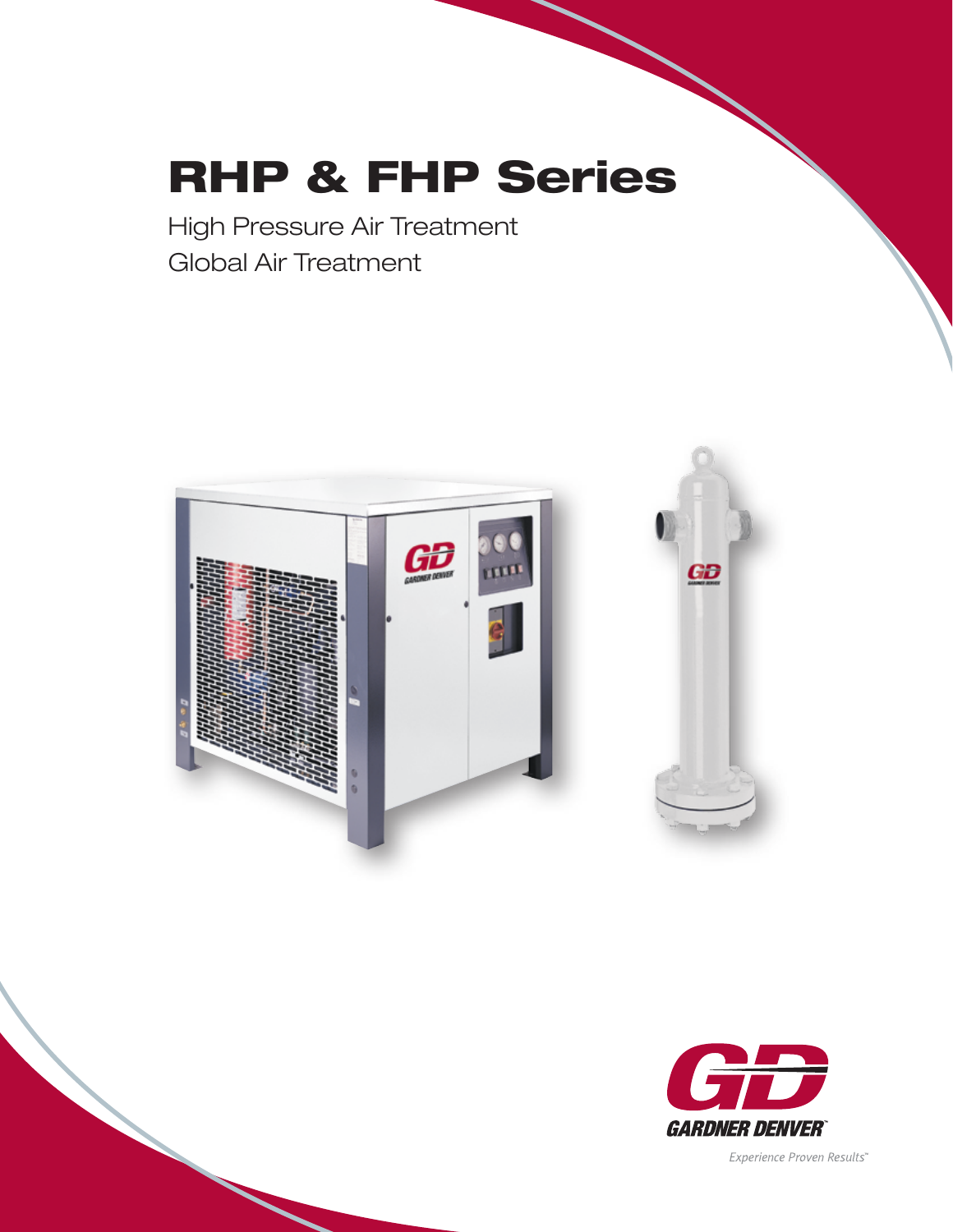## High Pressure Air Treatment

### RHP Series Refrigerated Dryers and E Series Filters for 700–900 psig Applications

The demand for clean, dry compressed air systems at 700–900 psig (49–63 bar) has never been greater. Industries like PET blow molding, injection molding, aeronautical valve and control testing require dry and filtered compressed air. A carefully engineered high pressure refrigerated dryer design provides a reliable method to remove moisture as a water vapor while coalescing filters remove solid particles, liquid water droplets, liquid oil and oil vapors from the compressed air system.

### RHP Series Refrigerated Dryers offer Pressure Dew Points of 38° F (3° C)

Moisture (water vapor) is present in ambient air as a gas and cannot be filtered. A stainless steel plate heat exchanger designed for high pressure compressed air teams with a self-regulating, environmentally-friendly refrigeration system to ensure design dew point.

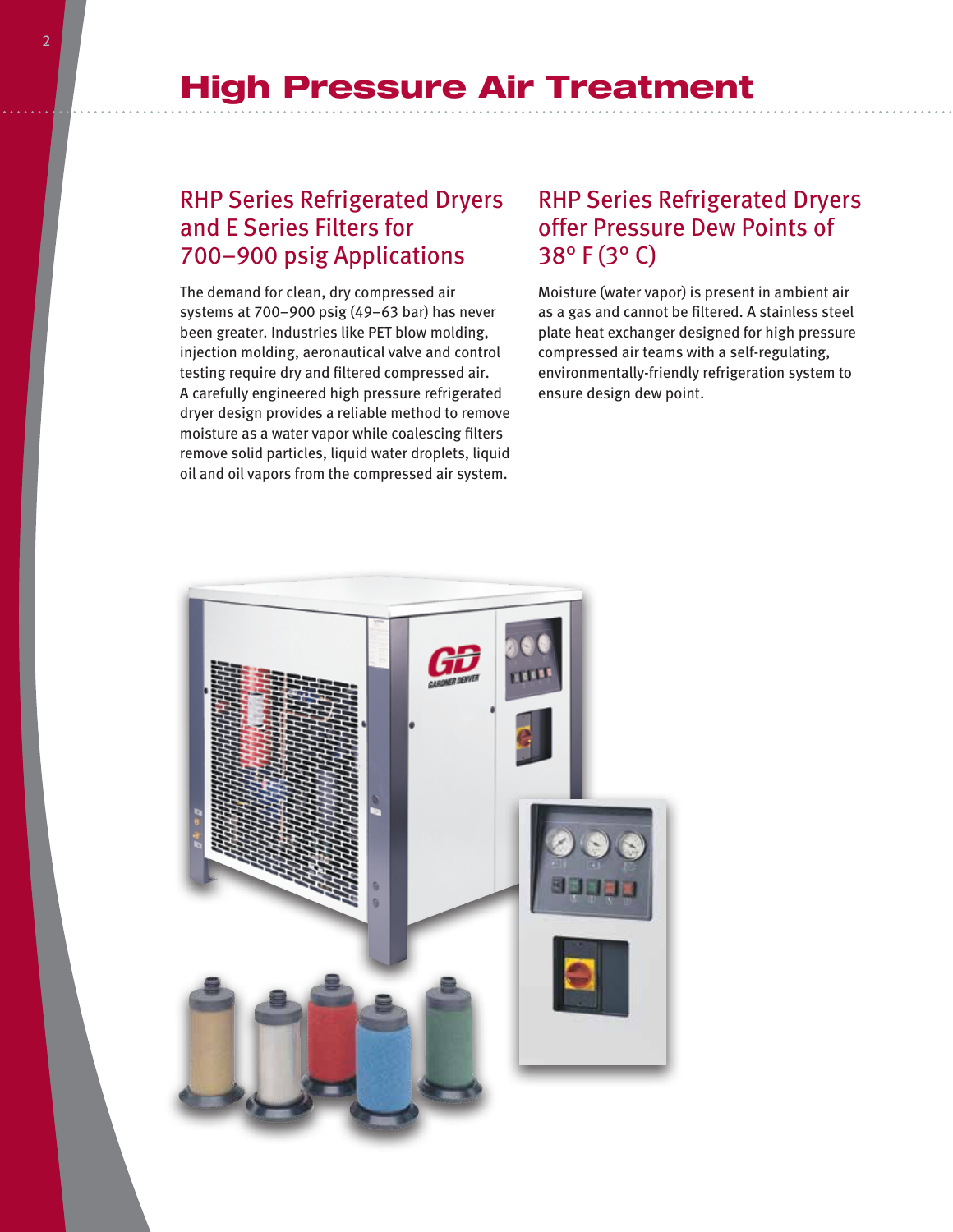

GB

### Series Coalescing Filters Remove Water Droplets and Solid Particles to 0.01 Micron

Water droplets are formed by the condensed water vapor present in ambient air. Solid particles come from ambient air contaminants like dust and from rusted, oxidized pipework. They can obstruct orifices used in laboratory testing procedures and cause pneumatic equipment to malfunction.

### FHP Series Coalescing Filters Remove Oil and Oil Vapors to  $0.0008$  ppm  $(0.001$  mg/m<sup>3</sup>)

Liquid oil and oil vapors are introduced by compressor coolants and by hydrocarbon vapors present in ambient air. Oil-free compressed air is particularly important in food and pharmaceutical processes where direct and indirect contact with compressed air occurs. Pharmaceutical testing and packaging is a common application for compressed air at 700–900 psig (39–63 bar) working pressure.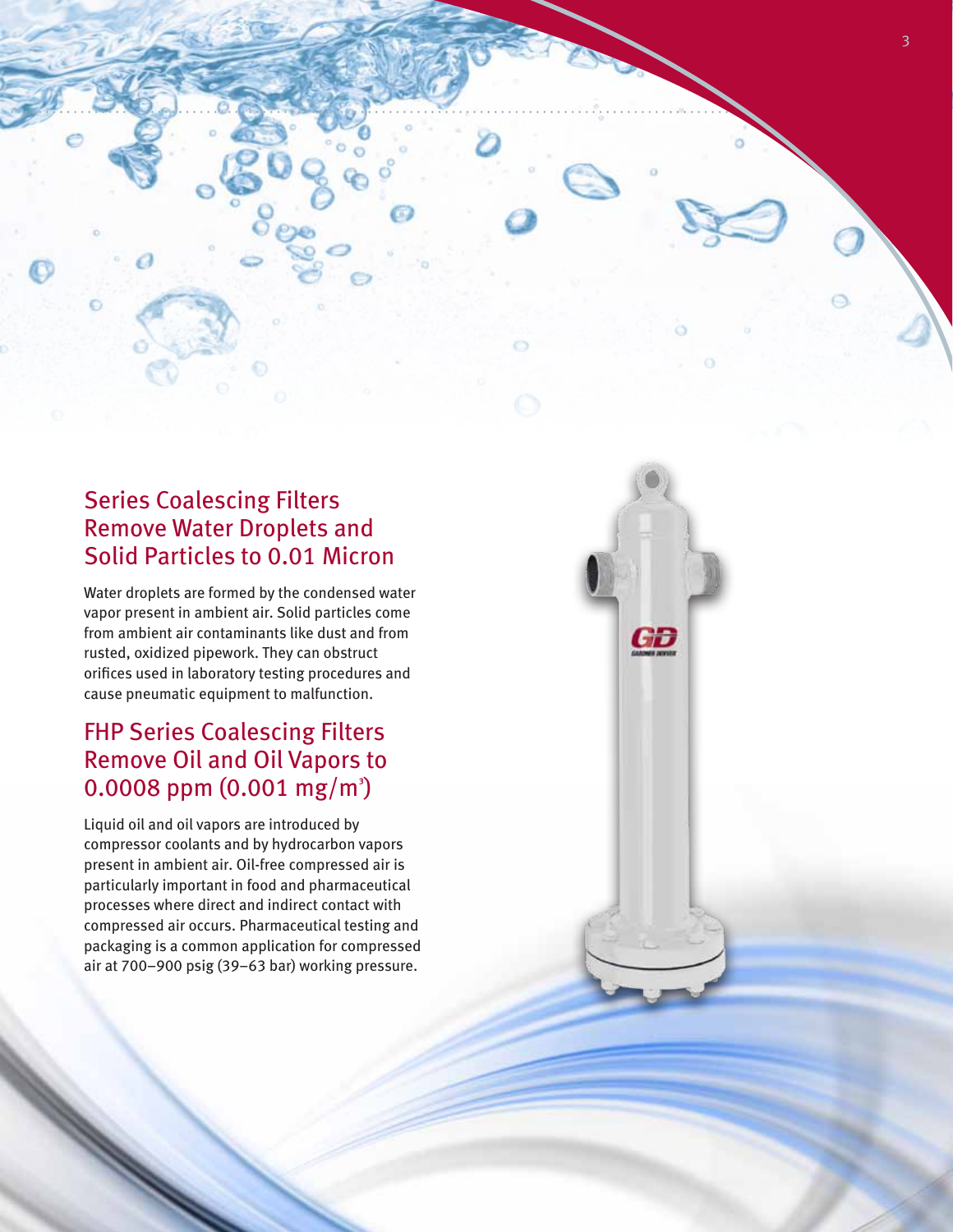# High Pressure Filtration

4

### FHP Series Filters Offer 5 Grades of High Pressure Filtration

- 1. Grade B Separator/Filter removes bulk liquid and particles to 3 micron. Maximum inlet liquid load: 25,000 ppm w/w. Ideal as a particulate prefilter for RHP Series High Pressure Refrigerated Dryers.
- 2. Grade C General Purpose 1 micron particulate filter. Ideal as the first afterfilter after a high pressure refrigerated dryer.
- 3. Grade E High Efficiency Oil Removal Filter eliminates oil aerosols to 0.008 ppm (0.01 mg/m<sup>3</sup>). Maximum inlet liquid load: 1,000 ppm w/w.
- 4. Grade F Maximum Efficiency Oil Removal Filter eliminates oil aerosols to 0.0008 ppm  $(0.001 \text{ mg/m}^3)$ . Maximum inlet liquid load 100 ppm w/w. This is the preferred "second afterfilter" for oil removal in high pressure systems.
- 5. Grade G Oil Vapor Removal Filter utilizes activated carbon to eliminate oil vapors to 0.003 ppm (0.004 mg/m<sup>3</sup>).



**Compressor** Grade B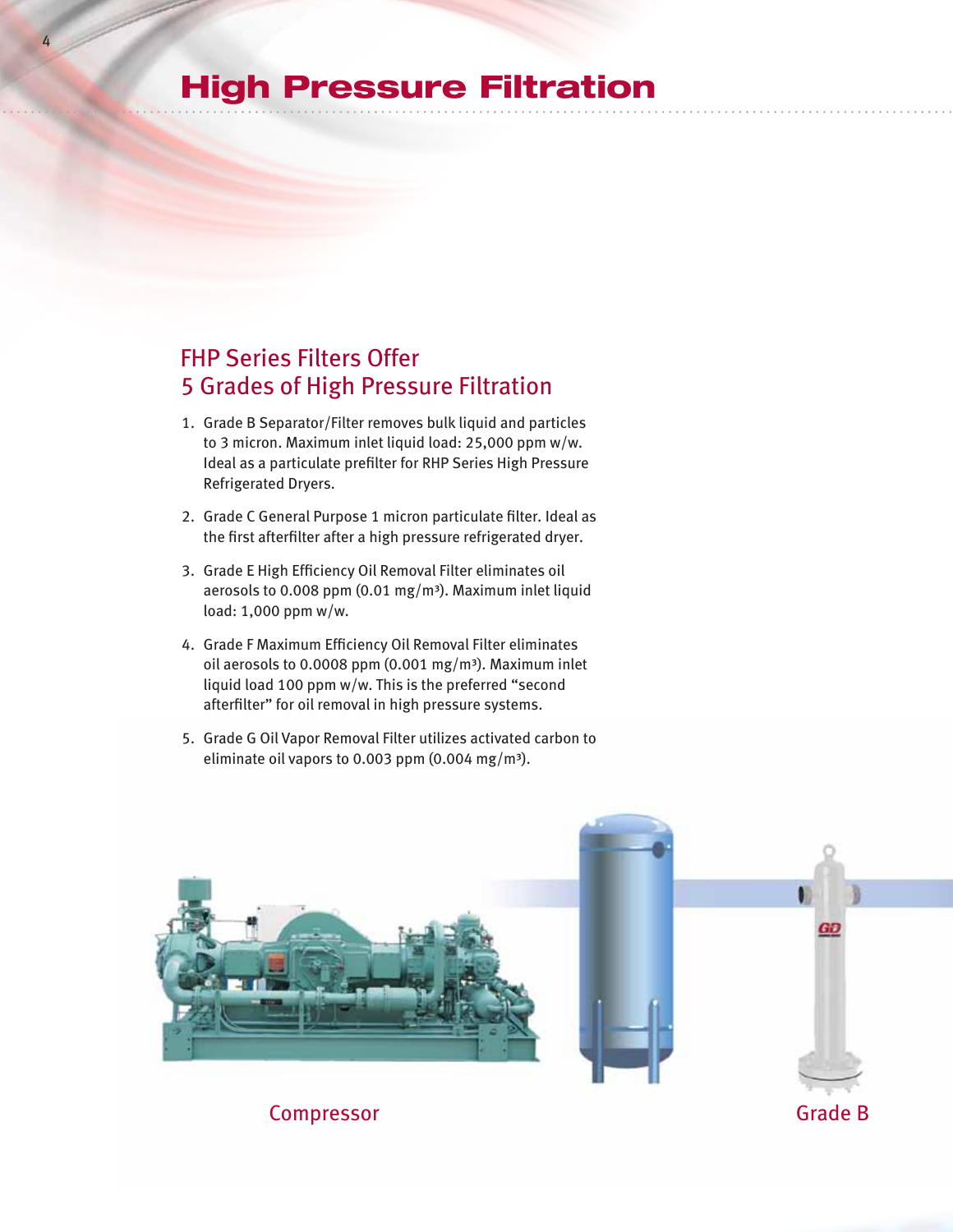### Instrumentation

- RHP Series models for 13-178 scfm feature: a poweron light which indicates when the dryer is energized and a high temperature warning light which gives immediate indication of malfunction or overload condition. A standard 6 foot power cord is included.
- RHP Series models for 50-178 scfm also feature: On/off switch and a refrigeration suction pressure gauge to indicate proper system operation.
- RHP Series models for 300-3750 scfm feature the following gauges: suction pressure gauge, inlet temperature gauge, outlet pressure gauge.
- RHP Series models for 300-3750 scfm feature the following lights: power-on, compressor-on, high evaporator temperature, refrigerant fault alarm. A high pressure reset switch is standard. An optional disconnect switch can also be supplied (pictured).

### Integral FHP Series Filtration

- Integral FHP Series Grade B Separator/Filters are standard on all RHP Series models for air flows at 64 scfm and above. A two-stage process first removes the bulk liquid to 10 micron which has condensed in the heat exchangers using stainless steel orifice tubes. The second stage has in-depth coalescing fiber media which captures solid particulates to 3 micron and oil droplets to 5 ppm w/w (6 mg/m<sup>3</sup>).
- An automatic electric drain provides reliable condensate removal and the ability to program valve open time and time between cycles.

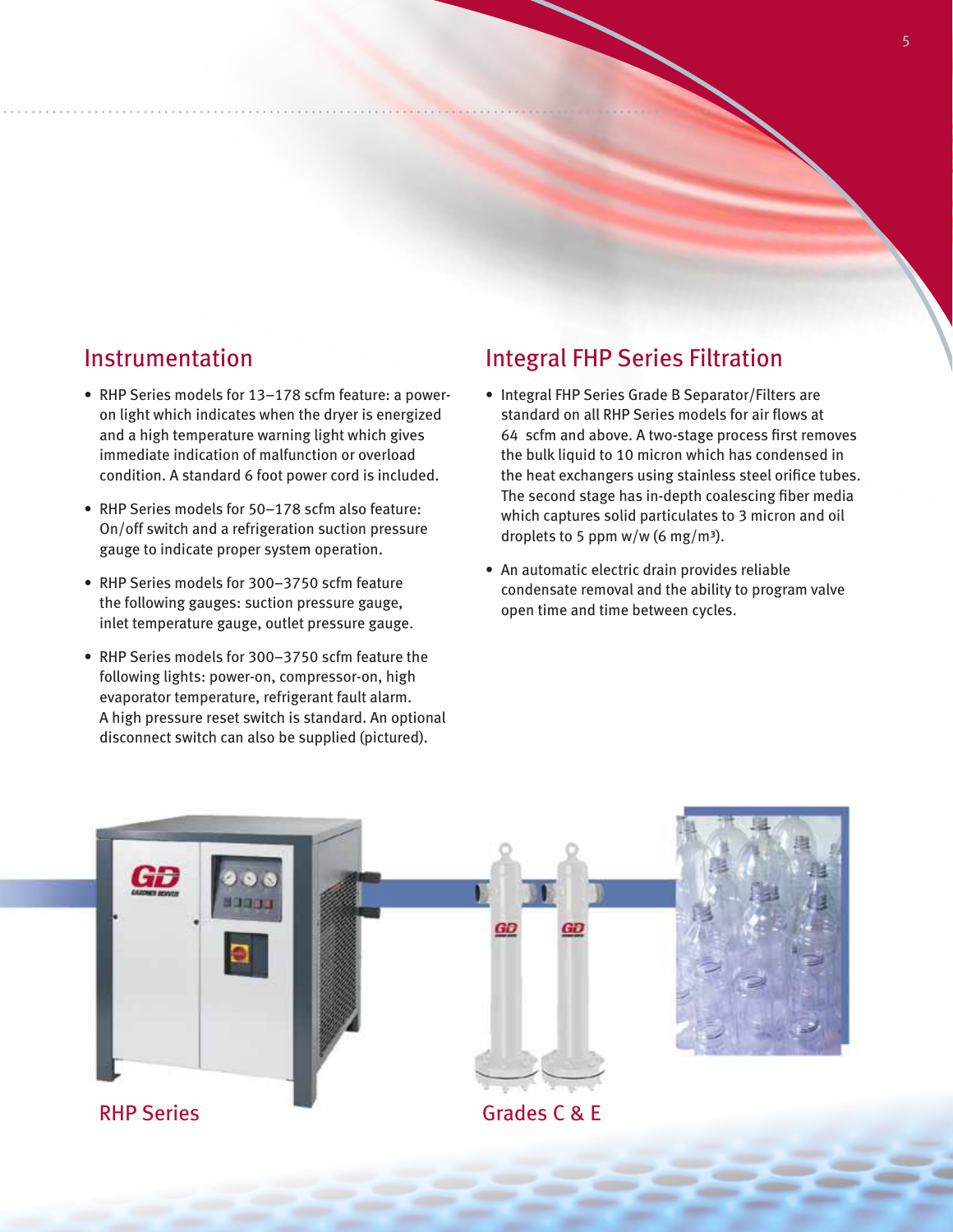



### Compact Heat Exchangers

- Models for 13-100 scfm utilize smooth surface, self-cleaning copper heat exchangers.
- Models for 300-3750 scfm feature space-saving, smooth surface, stainless steel plate heat exchangers designed for high heat transfer efficiencies.

### Environmentally Friendly Refrigeration System Design

- • Environmentally friendly HFC refrigerants are utilized on all models: models for 13–1000 scfm utilize R-134a and models for 1250–3750 scfm feature R-404a designs.
- Tight refrigeration temperature control is achieved even during rapid load changes which is what allows the RHP Series to provide consistent dew points.

| Model          | Flow <sup>(1)</sup> |           | <b>Max</b><br><b>Pressure</b><br><b>Working</b><br>Drop <sup>(1)</sup><br>Pressure <sup>(6)</sup> |                        | Refrig<br>System <sup>(2)</sup> | Voltage                | <b>Connections</b> | Height                                   |                             | Width |      | Depth. |      | Weight <sup>(5)</sup> |                 | <b>FHP Series Filters</b> |       |          |                           |
|----------------|---------------------|-----------|---------------------------------------------------------------------------------------------------|------------------------|---------------------------------|------------------------|--------------------|------------------------------------------|-----------------------------|-------|------|--------|------|-----------------------|-----------------|---------------------------|-------|----------|---------------------------|
|                | scfm                | m3/<br>hr | psig                                                                                              | kg/<br>cm <sub>2</sub> | psig                            | kg/<br>cm <sub>2</sub> | hp                 |                                          | Inlet/Outlet <sup>(4)</sup> | inch  | mm   | inch   | mm   | inch                  | $\overline{mm}$ | lbs                       | kg    | 1 Micron | 0.00008<br><b>PPM Oil</b> |
| <b>RHP0030</b> | 30                  | 51        | 1.0                                                                                               | 0.070                  | 725                             | 51                     | 0.17               |                                          | $1/2$ " NPT                 | 26    | 660  | 18     | 457  | 20.5                  | 521             | 109                       | 49.5  | FHP14C   | FHP14F                    |
| <b>RHP0045</b> | 45                  | 77        | 1.1                                                                                               | 0.08                   | 725                             | 51                     | 0.20               |                                          | $1/2$ " NPT                 | 26    | 660  | 18     | 457  | 20.5                  | 521             | 115                       | 52    | FHP14C   | FHP14F                    |
| <b>RHP0065</b> | 65                  | 111       | 1.5                                                                                               | 0.11                   | 725                             | 51                     | 0.25               | 115/1/60                                 | $1/2$ " NPT                 | 26    | 660  | 18     | 457  | 20.5                  | 521             | 118                       | 53.5  | FHP14C   | FHP14F                    |
| <b>RHP0095</b> | 95                  | 162       | 2.1                                                                                               | 0.15                   | 725                             | 51                     | 0.33               |                                          | $1/2$ " NPT                 | 26    | 660  | 18     | 457  | 20.5                  | 521             | 121                       | 55    | FHP14C   | FHP14F                    |
| <b>RHP0130</b> | 130                 | 221       | 1.7                                                                                               | 0.12                   | 725                             | 51                     | 0.05               | 100/1/50                                 | $1 - 1/2$ " NPT             | 38    | 965  | 29     | 737  | 20                    | 508             | 251                       | 113.9 | FHP14C   | FHP14F                    |
| <b>RHP0200</b> | 200                 | 340       | 1.9                                                                                               | 0.13                   | 725                             | 51                     | 0.75               | 115/1/60<br>208-230/1/60<br>220-240/1/50 | $1 - 1/2$ " NPT             | 38    | 965  | 29     | 737  | 20                    | 508             | 273                       | 123.8 | FHP14C   | FHP14F                    |
| <b>RHP0300</b> | 300                 | 510       | 4.1                                                                                               | 0.29                   | 725                             | 51                     | 1.0                |                                          | $1 - 1/2"$ NPT              | 39    | 991  | 34     | 864  | 32                    | 813             | 425                       | 192.8 | FHP14C   | FHP14F                    |
| <b>RHP0500</b> | 500                 | 850       | 5.8                                                                                               | 0.41                   | 725                             | 51                     | 1.50               |                                          | $1 - 1/2$ " NPT             | 39    | 991  | 34     | 864  | 32                    | 813             | 463                       | 210   | FHP14C   | FHP14F                    |
| <b>RHP0750</b> | 750                 | 1275      | 7.3                                                                                               | 0.51                   | 725                             | 51                     | 2.50               |                                          | $1 - 1/2"$ NPT              | 58    | 1473 | 34     | 864  | 42                    | 1067            | 691                       | 313.4 | FHP16C   | FHP16F                    |
| <b>RHP1000</b> | 1000                | 1700      | 11.8                                                                                              | 0.830                  | 725                             | 51                     | 3.50               | 460/3/60                                 | $1 - 1/2$ " NPT             | 58    | 1473 | 34     | 864  | 42                    | 1067            | 734                       | 333   | FHP16C   | FHP16F                    |
| <b>RHP1250</b> |                     | 1250 2125 | 10.7                                                                                              | 0.75                   | 725                             | 51                     | 4.00               | 380-420/3/50                             | 3" NPT                      | 59    | 1499 | 52     | 1321 | 52                    | 1321            | 889                       | 403.2 | FHP16C   | FHP16F                    |
| <b>RHP1750</b> | 1750 2975           |           | 9.5                                                                                               | 0.67                   | 725                             | 51                     | 6.00               |                                          | 3" NPT                      | 59    | 1499 | 52     | 1321 | 52                    | 1321            | 939                       | 426   | FHP20C   | FHP20F                    |
| <b>RHP2000</b> |                     | 2000 3400 | 11.8                                                                                              | 0.830                  | 725                             | 51                     | 7.50               |                                          | 3" NPT                      | 59    | 1499 | 52     | 1321 | 52                    | 1321            | 1204                      | 546.1 | FHP20C   | FHP20F                    |
| <b>RHP3000</b> | 3000                | 5100 11.8 |                                                                                                   | 0.830                  | 725                             | 51                     | 10.00              |                                          | 3" NPT                      | 59    | 1499 | 52     | 1321 | 52                    | 1321            | 1329                      | 602.8 | FHP20C   | FHP20F                    |

#### Table 1 – RHP Dryers Series Engineering Data

Dimensions and weights are for reference only. Request certified drawings for construction purposes. **(1)** Flow and pressure drop at MWP (Maximum Working Pressure) and at 60 Hz, 100° F, 38° C inlet and 100° F, 38° C ambient temperature **(2)** Figures shown are condensing unit manufacturer's published ratings @ 35° F, 2° C evaporator and 100° F, 38° C ambient **(4)** BSP available upon request. **(5)** Air-cooled models. Contact factory for water-cooled weights. **(6)** CSA certified models approved to 700 psig Maximum Working Pressure. CSA approved.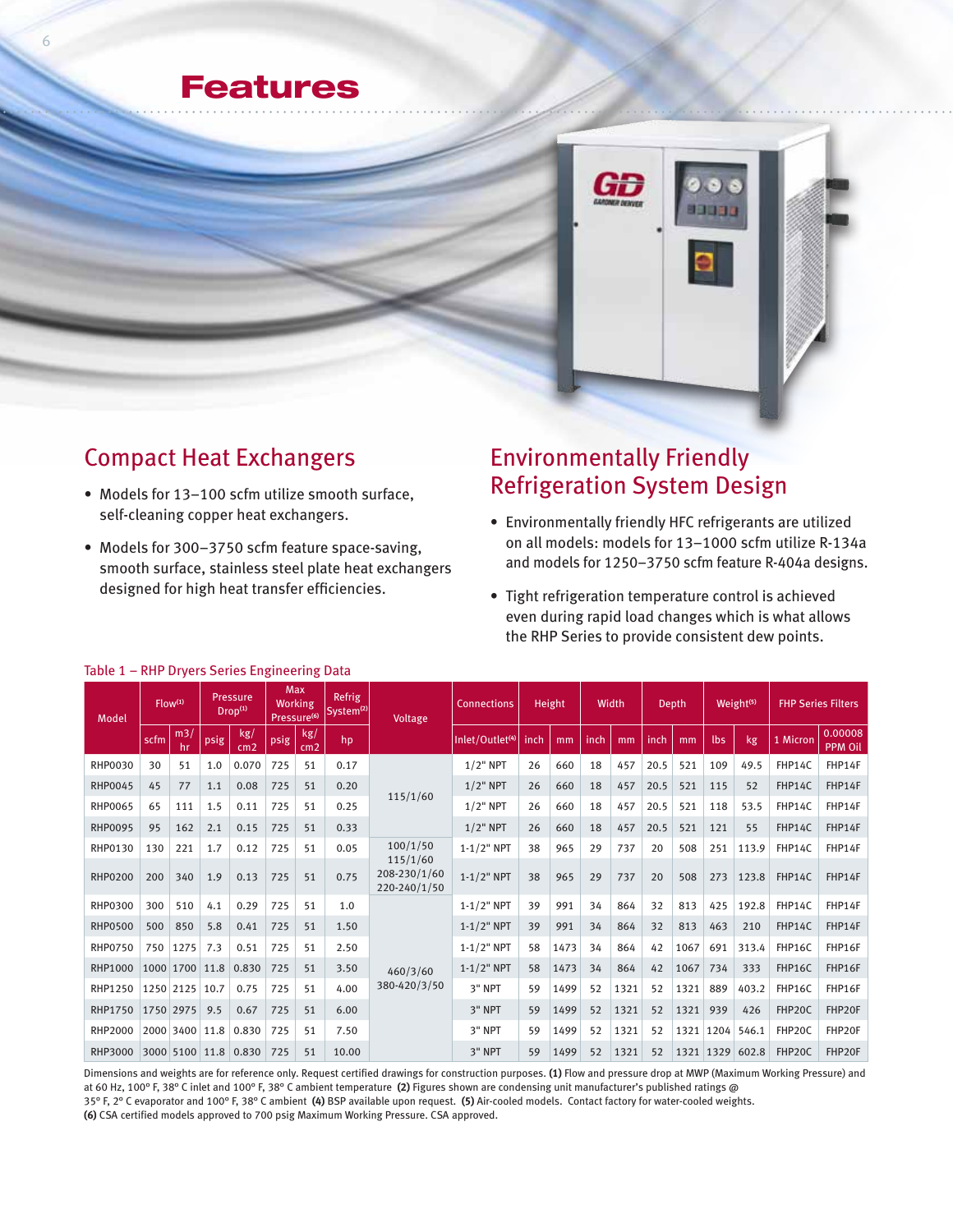#### Table 2 – Correction Factors for Compressed Air Inlet Temperature and Pressure

| <b>Inlet Pressure</b>            | 80° F (27° C)   90° F (32° C) <sup>1</sup> |      | Inlet Temperature<br>100° F (38° C) |      | $110^{\circ}$ F (43° C) 120° F (49° C) |
|----------------------------------|--------------------------------------------|------|-------------------------------------|------|----------------------------------------|
| 300 psig to MWP<br>20 bar to MWP | 1.49                                       | 1.19 | 1.00                                | 0.83 | .072                                   |

#### Table 4 – Correction Factors For Output Pressure Dew Point

| <b>Dew Point</b>       | <b>ISO 8573.1 Class</b> | Factor |
|------------------------|-------------------------|--------|
| $38^{\circ}$ F (3° C)  |                         | 1.0    |
| 45°F(7°C)              |                         | 1.2    |
| $50^{\circ}$ F (10° C) |                         | 1.3    |







Models FHP12–16 Models FHP18–FHP38

#### for Ambient Air Temperature Ambient Temperature Capacity Adjustment

Table 3 – Correction Factors

| <b>Ambient Temperature</b>                          | Capacity Aujustinent<br><b>Factor</b> |
|-----------------------------------------------------|---------------------------------------|
| 80°F (27°C)                                         | 1.12                                  |
| 90° F (32° C)                                       | 1.06                                  |
| 100° F (38° C)                                      | 1.00                                  |
| 110°F (43°C)                                        | 0.94                                  |
| Water-cooled (85° F, 27° C<br><b>Cooling Water)</b> | 1.15                                  |

#### Table 5 – Correction Factors For Electrical Frequency

| 60 Hz | 1.00 |
|-------|------|
| 50 Hz | 0.83 |

#### Table 6 – FHP Filter Series High Pressure specification

|                        | <b>Max</b>                                 | Max Flow @                   | Flow @100                     |              |             | Dimensions in (mm) |          |                         | <b>FHP Series Replacement Elements</b> |                                |                |  |  |
|------------------------|--------------------------------------------|------------------------------|-------------------------------|--------------|-------------|--------------------|----------|-------------------------|----------------------------------------|--------------------------------|----------------|--|--|
| <b>Model Number</b>    | <b>Operating</b><br>Pressure<br>PSIG (Bar) | <b>MOP SCFM</b><br>$(M^2/H)$ | <b>PSIG SCFM</b><br>$(M^2/H)$ | In/Out Conn. | $A^*$       | B                  | C.       | Weight<br>$lb$ ( $kg$ ) | <b>Grade B</b>                         | <b>Grades</b><br>C, D, E, F, G | Qty.           |  |  |
| FHP12(grade B,C,E,F,G) | 900(62)                                    | 480 (840)                    | 60 (105)                      | 1" NPT/BSP   | 4.00(102)   | 16.00 (406)        | 7(171)   | 6(2.7)                  | FHP12BE                                | FHP12(C,D,E,F,G)E              | 1              |  |  |
| FHP14(grade B,C,E,F,G) | 900(62)                                    | 800 (1355)                   | 100(170)                      | 1" NPT/BSP   | 4.00(102)   | 16.00 (406)        | 7(171)   | 6(2.7)                  | FHP14BE                                | FHP14(C,D,E,F,G)E              | 1              |  |  |
| FHP16(grade B,C,E,F,G) | 900(62)                                    | 2000 (3390)                  | 250 (425)                     | 1" NPT/BSP   | 5.13(130)   | 32.44 (824)        | 7(171)   | 21(9.5)                 | FHP16BE                                | FHP16(C,D,E,F,G)E              | 1              |  |  |
| FHP18(grade B,C,E,F,G) | 500 (35)                                   | 2805 (4985)                  | 625 (1110)                    | 3" NPT/BSP   | 10.25(260)  | 40.63 (1032)       | 24(610)  | 37(16.6)                | FHP18BE                                | FHP18(C,D,E,F,G)E              | $\mathbf{1}$   |  |  |
| FHP20(grade B,C,E,F,G) | 700 (48)                                   | 4000 (6915)                  | 625 (1110)                    | 3" NPT/BSP   | 10.25 (260) | 39.69 (1032)       | 24 (610) | 128 (58.0)              | FHP20BE                                | FHP20(C,D,E,F,G)E              | 1              |  |  |
| FHP22(grade B,C,E,F,G) | 450 (31)                                   | 4050 (6885)                  | 1000 (1700)                   | 3" NPT/BSP   | 16.00 (406) | 46.88 (1191)       | 24(610)  | 270 (122.0)             | FHP22BE                                | FHP22(C,D,E,F,G)E              | $\overline{2}$ |  |  |
| FHP24(grade B,C,E,F,G) | 450 (31)                                   | 5060 (8605)                  | 1250 (2125)                   | 3" NPT/BSP   | 16.00 (406) | 46.88 (1191)       | 24 (610) | 270 (122.0)             | FHP24BE                                | FHP24(C,D,E,F,G)E              | $\overline{2}$ |  |  |
| FHP26(grade B,C,E,F,G) | 450 (31)                                   | 7595 (12790)                 | 1875 (3158)                   | 3" NPT/BSP   | 16.25(413)  | 54.13 (1375)       | 24 (610) | 294 (133.0)             | FHP26BE                                | FHP26(C,D,E,F,G)E              | 3              |  |  |
| FHP28(grade B,C,E,F,G) | 440 (30)                                   | 9900 (16870)                 | 2500 (4250)                   | 4" ANSI Flg  | 20.00 (508) | 55.50 (1410)       | 24 (610) | 403 (183.0)             | FHP28BE                                | FHP28(C,D,E,F,G)E              | 4              |  |  |
| FHP30(grade B,C,E,F,G) | 440 (30)                                   | 12375 (21075)                | 3125 (5310)                   | 4" ANSI Flg  | 20.00 (508) | 55.50 (1410)       | 24(610)  | 405 (184.0)             | FHP30BE                                | FHP30(C,D,E,F,G)E              | 5              |  |  |
| FHP32(grade B,C,E,F,G) | 360(25)                                    | 16350 (27770)                | 5000 (8490)                   | 6" ANSI Flg  | 24.00 (610) | 55.88 (1419)       | 24 (610) | 524 (238.0)             | FHP32BE                                | FHP32(C,D,E,F,G)E              | 8              |  |  |
| FHP34(grade B,C,E,F,G) | 330(23)                                    | 20695 (35110)                | 6875 (11670)                  | 6" ANSI Flg  | 28.00 (711) | 63.88 (1622)       | 24(610)  | 693 (314.0)             | FHP34BE                                | FHP34(C,D,E,F,G)E              | 11             |  |  |
| FHP36(grade B,C,E,F,G) | 330 (23)                                   | 26340 (44680)                | 8750 (14850)                  | 6" ANSI Flg  | 28.00 (711) | 63.88 (1622)       | 24 (610) | 700 (318.0)             | FHP36BE                                | FHP36(C,D,E,F,G)E              | 14             |  |  |
| FHP38(grade B,C,E,F,G) | 260(18)                                    |                              | 28380 (48370) 11875 (20175)   | 8" ANSI Flg  | 33.00 (838) | 66.25 (1683)       | 24(610)  | 980 (445.0)             | FHP38BE                                | FHP38(C,D,E,F,G)E              | 19             |  |  |

NOTE: Dimensions and weights are for reference only. Request certified drawings for construction purposes.

#### Table 7 – Inlet Pressure Correction Factors

To find the maximum flow at pressures other than the MOP, multiply 100 psi flow (@ 100 psig from table 1) by correction factor corresponding to minimum pressure at the inlet of the filter. Do not select filters by pipe size; use flow rate and operating pressure.

| Minimum Inlet PSIG Pressure<br>Bar | 100<br>6.9 | 150<br>10.3 | 200<br>13.8 | 250<br>ィラ つ<br>$\cdot$ $\sim$ | 300<br>20.7 | 350<br>24.1 | 400<br>77<br>27.6 | 450<br>21 | 500<br>34. | 550<br>ה דכ | 600<br> | 700<br>48.3   | 800<br>にに つ<br>,,,, | 900<br>62.1 |
|------------------------------------|------------|-------------|-------------|-------------------------------|-------------|-------------|-------------------|-----------|------------|-------------|---------|---------------|---------------------|-------------|
| <b>Correction Factor</b>           | 00.1       | 44.ء        | 1.87        | 2.31                          | 2.74        | 3.18        | 3.62              | 4.05      | 4.49       | 4.92        | 5.36    | $6.2^{\circ}$ | $^{\prime}$ .10     | 7.97        |

\* Models FHP28 and larger delivered with flange

Example: To size a filter for 1000 scfm at a pressure of 500 psi: 1. Choose approximate filter size, FHP16 (grade B,C,E,F,G). 2. Multiply the rated flow at 100 psi by the correction factor (250 scfm x 4.49 = 1,122 scfm) 3. Compare maximum calculated flow (1,122 scfm) to the required flow (1,000 scfm) 4. If the calculated flow is greater than the required flow, the filter can be used. If the calculated flow is less than the required flow, repeat the sizing process with a larger filter.

7